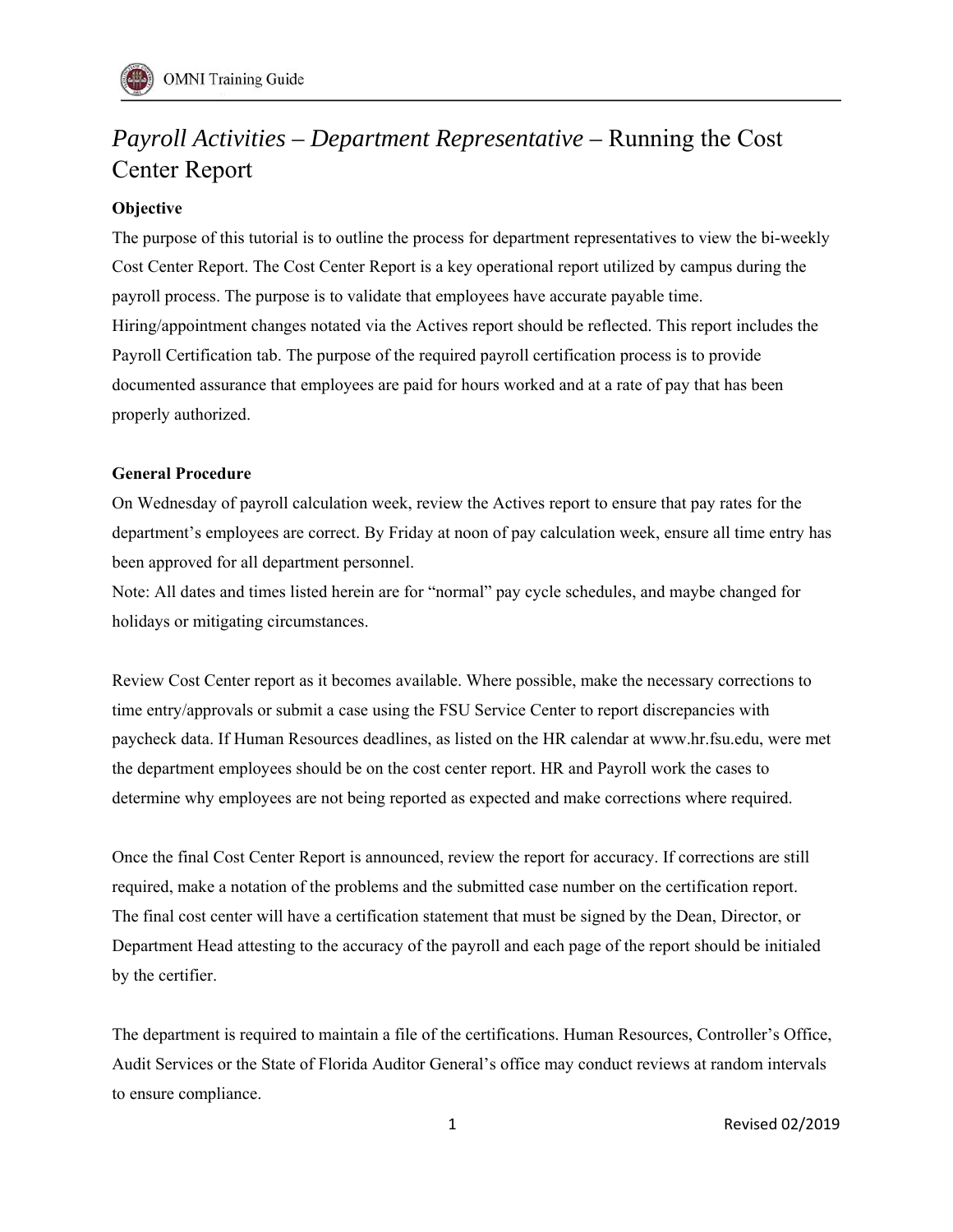

### **Overview**

- 1. Log onto myFSU BI Reporting and select Cost Center.
- 2. Select appropriate criteria for department, pay period, and employee type.
- 3. Review the Cost Center Reports and verify data.
- 4. Initiate corrective action(s) or log case(s) using the FSU Service Center, if required.
- 5. Review the subsequent Cost Center Report and repeat as necessary.
- 6. Once payroll has confirmed, print, sign and file the Certification Report.

#### **Navigation**

Log onto the myFSU portal at my.fsu.edu

Click on the BI icon under MYFSU LINKS

| https://www.my.fsu.edu/default/myfsu_portal/index                                                                                                             |                                                                                                                                                                                       |          | - & Florida State University [US] | Search                                             | $\circ$ | $\frac{1}{2} \left( \frac{1}{2} \right) \left( \frac{1}{2} \right) \left( \frac{1}{2} \right)$<br>命众恋色 |          |
|---------------------------------------------------------------------------------------------------------------------------------------------------------------|---------------------------------------------------------------------------------------------------------------------------------------------------------------------------------------|----------|-----------------------------------|----------------------------------------------------|---------|--------------------------------------------------------------------------------------------------------|----------|
| $\times$ $\Box$<br>Florida State University                                                                                                                   |                                                                                                                                                                                       |          |                                   |                                                    |         |                                                                                                        |          |
| Edit View Favorites Tools Help<br>File                                                                                                                        |                                                                                                                                                                                       |          |                                   |                                                    |         |                                                                                                        |          |
| Query M https--docmgmt.its.fsu.e Q New Tab Search 2 Job Data @ myFSU - Central Authenti b Suggested Sites v Case 619677 has been rou C RDF Transaction Approv |                                                                                                                                                                                       |          |                                   |                                                    |         |                                                                                                        |          |
| <b>Florida State University</b>                                                                                                                               |                                                                                                                                                                                       |          |                                   |                                                    |         | ᇰ                                                                                                      | $\equiv$ |
| <b>MYFSU LINKS</b>                                                                                                                                            | MY EMPLOYEE SNAPSHOT                                                                                                                                                                  |          |                                   | Welcome,                                           |         |                                                                                                        |          |
|                                                                                                                                                               | Your 2018 W-2 tax form is now Available.                                                                                                                                              |          |                                   | <b>FACULTY &amp; STAFF</b>                         |         |                                                                                                        |          |
| <b>高田田泉日会基名图</b>                                                                                                                                              | You may view and print your W-2 form by selecting "W-2 form" under Human Resources<br>within the myFSU links located on the left side of this page. If your W-2 form does not         |          |                                   |                                                    |         |                                                                                                        |          |
| C.                                                                                                                                                            | appear, you will need to accept the consent agreement by selecting "W-2 Consent" under<br>Human Resources within the myFSU links located on the left side of this page. If you do not |          |                                   | <b>EMPLID:</b>                                     |         |                                                                                                        |          |
| Admissions<br>$\mathbf{v}$                                                                                                                                    | consent to the electronic format, Payroll Services will print and mail your 2018 W-2 form by<br>January 31st to your "MAILING" address on record.                                     |          |                                   | FSUID:                                             |         |                                                                                                        |          |
| Advising<br>$\mathbf{v}$                                                                                                                                      | Timesheet                                                                                                                                                                             | Paycheck | <b>Benefits</b>                   | <b>Employee Email:</b>                             |         |                                                                                                        |          |
| Benefits & Resources<br>$\mathbf{v}$                                                                                                                          |                                                                                                                                                                                       |          |                                   |                                                    |         |                                                                                                        |          |
| Career Development<br>۰                                                                                                                                       | Current leave as of Feb 1, 2019                                                                                                                                                       |          | $\blacktriangledown$              | <b>SUPPORT SIGN OUT</b>                            |         |                                                                                                        |          |
| Financials<br>$\cdot$                                                                                                                                         |                                                                                                                                                                                       |          |                                   |                                                    |         |                                                                                                        |          |
| Human Resources<br>۰                                                                                                                                          | <b>ACCESS TIME SHEET</b>                                                                                                                                                              |          |                                   | MY WORKLIST<br>Physical distribution of Presidents |         | $\sim$                                                                                                 |          |

Click on the Dashboards drop down arrow > HR Reports > Cost Center

| $x$ <sup>1</sup><br>Oracle BIEE Home<br>View Favorites Tools Help<br>Edit<br>File |                                                                                                                                                                      |    |                                          |                                                                                                |                                                                   |                              |
|-----------------------------------------------------------------------------------|----------------------------------------------------------------------------------------------------------------------------------------------------------------------|----|------------------------------------------|------------------------------------------------------------------------------------------------|-------------------------------------------------------------------|------------------------------|
| myFSU<br><b>Business Intelligence</b>                                             | a D Query a https--docmgmt.its.fsu.e Q New Tab Search a Job Data @ myFSU - Central Authenti b Suggested Sites . 3 Case 619677 has been rou 3 eRDF Transaction Approv |    |                                          | Search All                                                                                     |                                                                   | Advanced Help v Sign Out ### |
| Home                                                                              |                                                                                                                                                                      |    | Home<br>Catalog                          | <b>Dashboards</b> v<br>Favorites v<br>New -                                                    | Signed In As Ms<br>Open v                                         |                              |
| Create                                                                            | Recent                                                                                                                                                               |    |                                          |                                                                                                | <b>III Most Recent(Cost Center - Current Payroll Differences)</b> |                              |
| <b>Published Reporting</b><br>Report Job                                          | Dashboards<br>Cost Center - Current Payr<br>學<br>Open More                                                                                                           | 里  | Cost Center - Payroll Finan<br>Open More | 33 My Dashboard<br><sup>4</sup> CSW - Student Financials<br><b>III</b> Outstanding AR          |                                                                   |                              |
|                                                                                   | Cost Center - Payroll Certifi<br>嬰<br>Open More<br>More Dashboards ~                                                                                                 | E. | Active Employees - Active<br>Open More   | <b>ITE Transaction Details</b><br><sup>3</sup> Financial Reports<br><sup>4</sup> HR Reports    |                                                                   |                              |
|                                                                                   | <b>Others</b><br>Cost Center Report 1 Differ<br>Open More                                                                                                            |    | Employee Detail by Earnin<br>Open More   | <b>III</b> Active Employees<br><b>ITE Cost Center</b><br><b>III</b> Employee Time Verification |                                                                   |                              |
|                                                                                   | <b>Most Popular</b>                                                                                                                                                  |    |                                          | <b>III</b> Encumbrances                                                                        |                                                                   |                              |
|                                                                                   | (b) No recommendations are currently available. Most Popular items will be displayed here when results become available.<br>Download BI Desktop Tools                |    |                                          | <b>III HR - GL Detail</b>                                                                      |                                                                   |                              |
|                                                                                   |                                                                                                                                                                      |    |                                          | <b>III HR Average FTE</b><br><b>IX Position Detail</b>                                         |                                                                   |                              |
|                                                                                   |                                                                                                                                                                      |    |                                          | <b>III</b> Timesheets                                                                          |                                                                   |                              |
|                                                                                   |                                                                                                                                                                      |    |                                          | <sup>4</sup> Security Reports<br><b>III</b> myFSU Security                                     |                                                                   |                              |
|                                                                                   |                                                                                                                                                                      |    |                                          | <b>III</b> Role Certification Report                                                           |                                                                   |                              |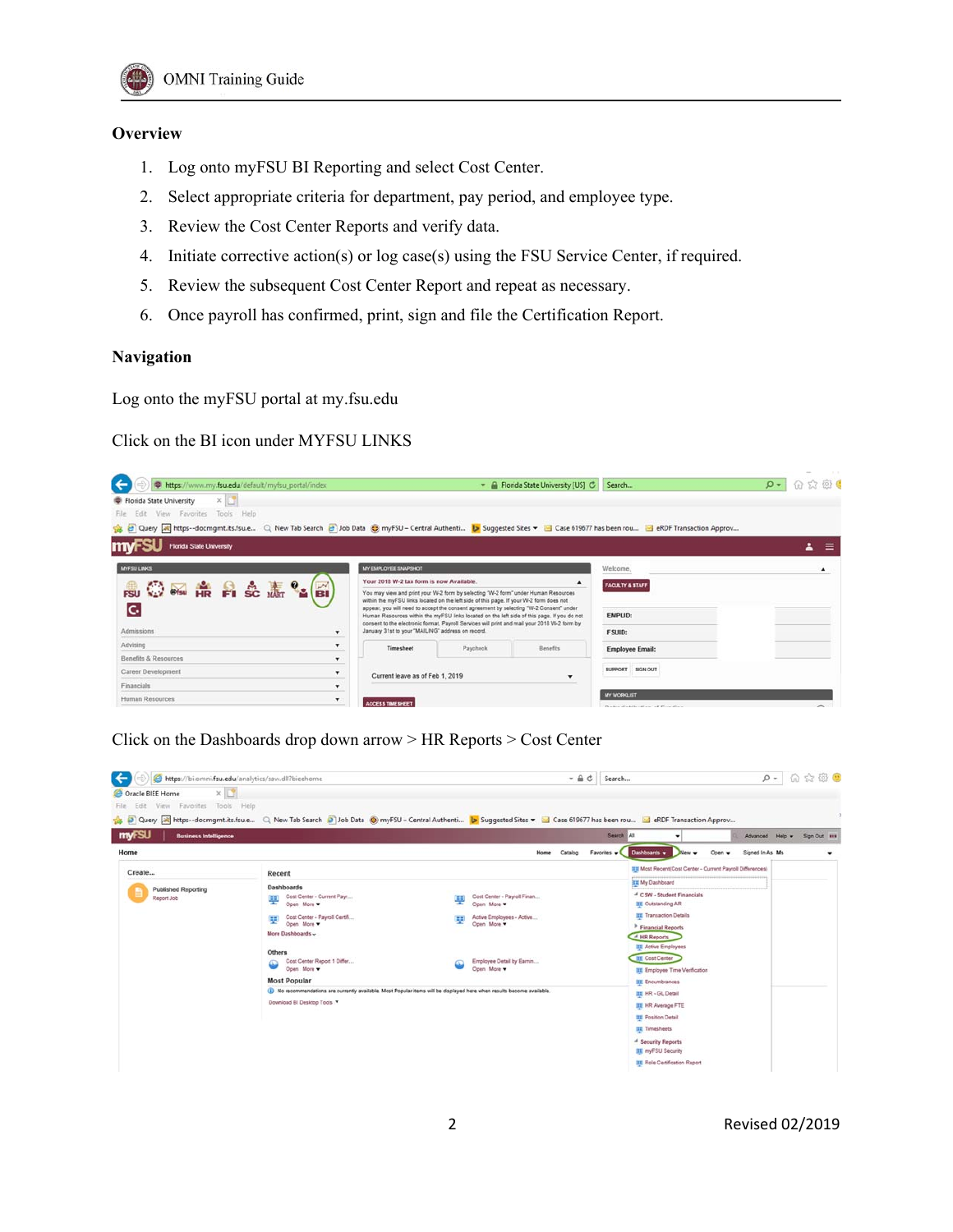Enter the Department, Payroll End Date, and Employee Type. Make a selection for any field marked with an asterisk (\*). Select the department(s) for which you want to review by checking the individual boxes or by clicking on the "More/Search…" option.



Click the "More/Search…" option, a new window will open. Enter the relevant department number into the text box and click "search." Double-click on the desired entries from the search results. Once all the desired department numbers have been selected, click OK.

| <b>Select Values</b>                                                                                                                                |                                                                 | $\odot$<br>$\times$ |
|-----------------------------------------------------------------------------------------------------------------------------------------------------|-----------------------------------------------------------------|---------------------|
| Available                                                                                                                                           | $\mathbf{Q}_\mathrm{c}$<br>Selected                             | Í                   |
| (1) Search results are not limited to values in the browse list<br>Name Starts<br>$\sqrt{233000}$<br>Match Case<br>Search<br>233000 - Career Center | Select Dept(s)<br>$\,$<br>$\gg$<br>$\hat{\phantom{a}}$<br>$\ll$ |                     |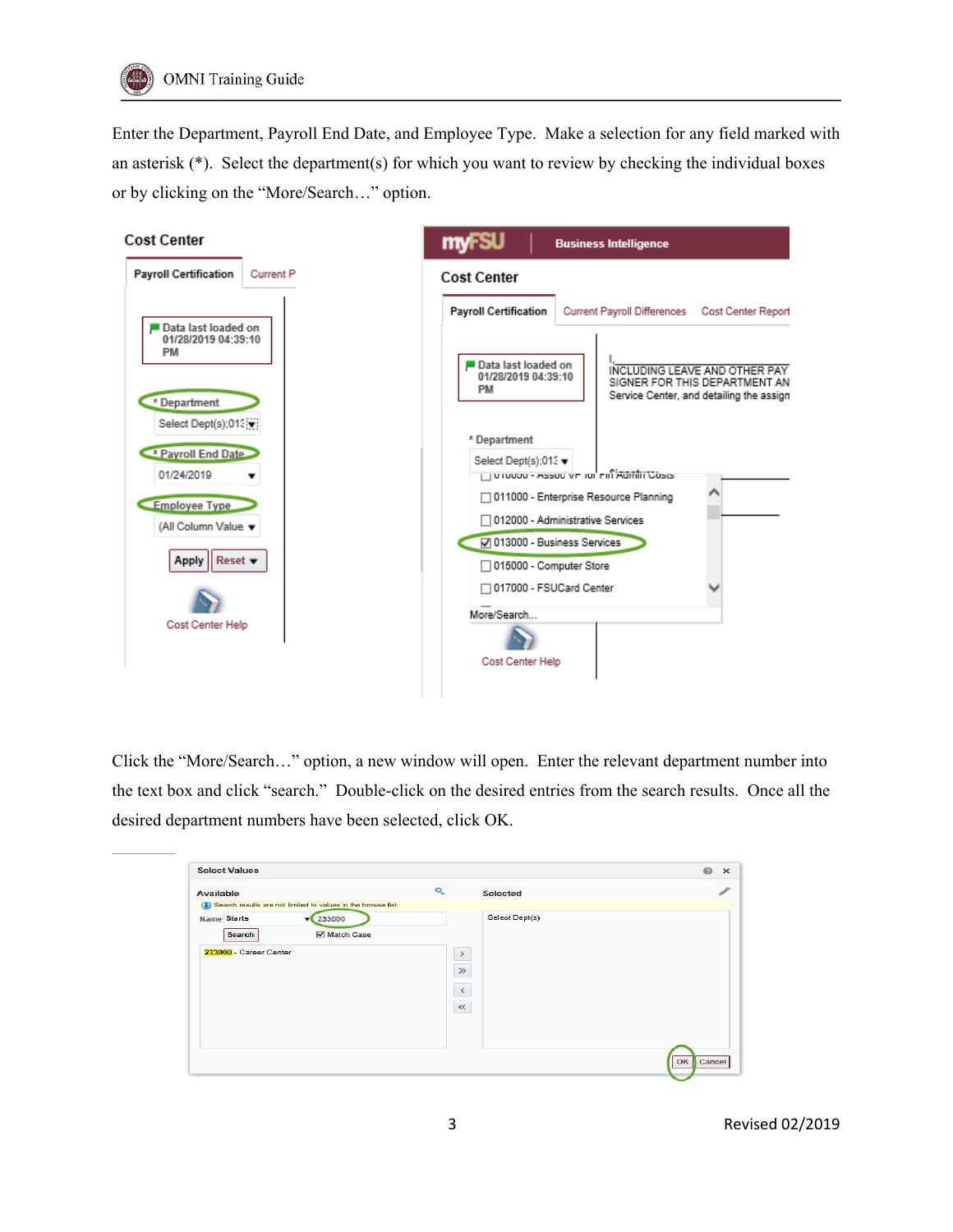

# Click the 'Apply" button.

| <b>my SU</b><br><b>Business Intelligence</b>                                                                                                                                                                                                                                                                                                                                                                                                                                                                                                                                  |                                                                                                                                                             |      |                                   | Search              | All                                                                | $\overline{\phantom{0}}$ |                | Advanced                          | Help $\mathbf{v}$ | Sign Out 111 |
|-------------------------------------------------------------------------------------------------------------------------------------------------------------------------------------------------------------------------------------------------------------------------------------------------------------------------------------------------------------------------------------------------------------------------------------------------------------------------------------------------------------------------------------------------------------------------------|-------------------------------------------------------------------------------------------------------------------------------------------------------------|------|-----------------------------------|---------------------|--------------------------------------------------------------------|--------------------------|----------------|-----------------------------------|-------------------|--------------|
| <b>Cost Center</b>                                                                                                                                                                                                                                                                                                                                                                                                                                                                                                                                                            |                                                                                                                                                             | Home | Catalog                           | Favorites $\bullet$ | Dashboards v                                                       | New $\mathbf$            | Open $\mathbf$ | Signed In As Ms Judi Gavle Page v |                   |              |
| <b>Payroll Certification</b><br>Current Payroll Differences Cost Center Report Summary by Earnings Code Current Run vs Previous Final Payroll Financial Reconciliation Data                                                                                                                                                                                                                                                                                                                                                                                                   |                                                                                                                                                             |      |                                   |                     |                                                                    |                          |                |                                   |                   | ☆ ◎          |
| Data last loaded on<br>INCLUDING LEAVE AND OTHER PAY ADDITIVES AND THAT THESE PAYMENTS CONFORM TO THE POLICIES ESTABLISHED BY THE FLORIDA STATE UNIVERSITY AND THE BOARD OF GOVERNORS. I FURTHER CERTIFY THAT I AM AN AUTHORIZED<br>01/28/2019 04:39:10<br>SIGNER FOR THIS DEPARTMENT AND THAT A PERMANENT, SIGNED COPY OF THIS DOCUMENT WILL BE MAINTAINED IN MY OFFICE FOR AUDIT PURPOSES. Errors in employee earnings should be notated for correction by creating a CRM Case via the<br>PM<br>Service Center, and detailing the assigned case number on the below report. | (Print Name), CERTIFY THAT THE PERSONS NAMED HEREON ARE DUE THE AMOUNTS SHOWN FOR SERVICES PERFORMED FOR THE DEPARTMENT INDICATED DURING THE PERIOD STATED, |      |                                   |                     |                                                                    |                          |                |                                   |                   |              |
| * Department<br>Select Dept(s);013 v                                                                                                                                                                                                                                                                                                                                                                                                                                                                                                                                          |                                                                                                                                                             |      | File in your office for Auditors. |                     | To Certify: Sign and Date the first page; Initial all other Pages; |                          |                |                                   |                   |              |
| Signature:<br>* Payroll End Date                                                                                                                                                                                                                                                                                                                                                                                                                                                                                                                                              |                                                                                                                                                             |      |                                   |                     |                                                                    |                          |                |                                   |                   |              |
| Date:<br>01/24/2019<br>$\blacktriangledown$                                                                                                                                                                                                                                                                                                                                                                                                                                                                                                                                   |                                                                                                                                                             |      |                                   |                     |                                                                    |                          |                |                                   |                   |              |
| <b>Employee Type</b><br>(All Column Value v                                                                                                                                                                                                                                                                                                                                                                                                                                                                                                                                   |                                                                                                                                                             |      |                                   |                     |                                                                    |                          |                |                                   |                   |              |
| Apply Reset v                                                                                                                                                                                                                                                                                                                                                                                                                                                                                                                                                                 |                                                                                                                                                             |      |                                   |                     |                                                                    |                          |                |                                   |                   |              |
| Cost Contac Male                                                                                                                                                                                                                                                                                                                                                                                                                                                                                                                                                              |                                                                                                                                                             |      |                                   |                     |                                                                    |                          |                |                                   |                   |              |

Review the Cost Center Report and verify data. The "Current Payroll Differences" tab shows the following:

Cost Center Report 1 Differences Summary- a comparison of current pay period's first calculation to the final prior period payroll.

Cost Center Report 2 Differences Summary- a comparison between Cost Center 1 and Cost Center 2.

Cost Center Report 3 Differences Summary (Final) - a comparison between Cost Center 2 and Cost Center 3 (the final cost center).

These sections are progressively updated as cost center reports become available. Notice that red down arrows indicate a decrease and blue up arrows indicate an increase.

Note: This tab will only return results for the most recent pay period. The Pay Ending Date is no longer available in the prompt list.

| Department Id and<br>Name   | <b>Employee Name</b>      | Employee<br>Id | Rec<br>畫 | Job Code | Employee<br>Type | Pay<br>Group | CCR <sub>1</sub><br>Hours | CCR<br>Hours | CCR <sub>2</sub> Hours<br>Change | CCR1C<br>Rate |
|-----------------------------|---------------------------|----------------|----------|----------|------------------|--------------|---------------------------|--------------|----------------------------------|---------------|
| 025000 - Human<br>Resources | <b>JOINT</b><br><b>OB</b> | 000098274      |          | 2 T011   | OPS              | OPS          | 19.25                     | 0.00         | $-19.25$ $\nabla$                |               |
| 025000 - Human<br>Resources | Doe, John                 | 000098274      |          | 2 A011   | <b>OPS</b>       | OPS          | 0.00                      | 19.25        | 19.25A                           |               |
| 025000 - Human<br>Resources | Doe, John                 | 000094811      |          | 1012     | Non-OPS          | <b>NLW</b>   | 84.00                     | 80.00        | $-4.00$ $\blacktriangledown$     |               |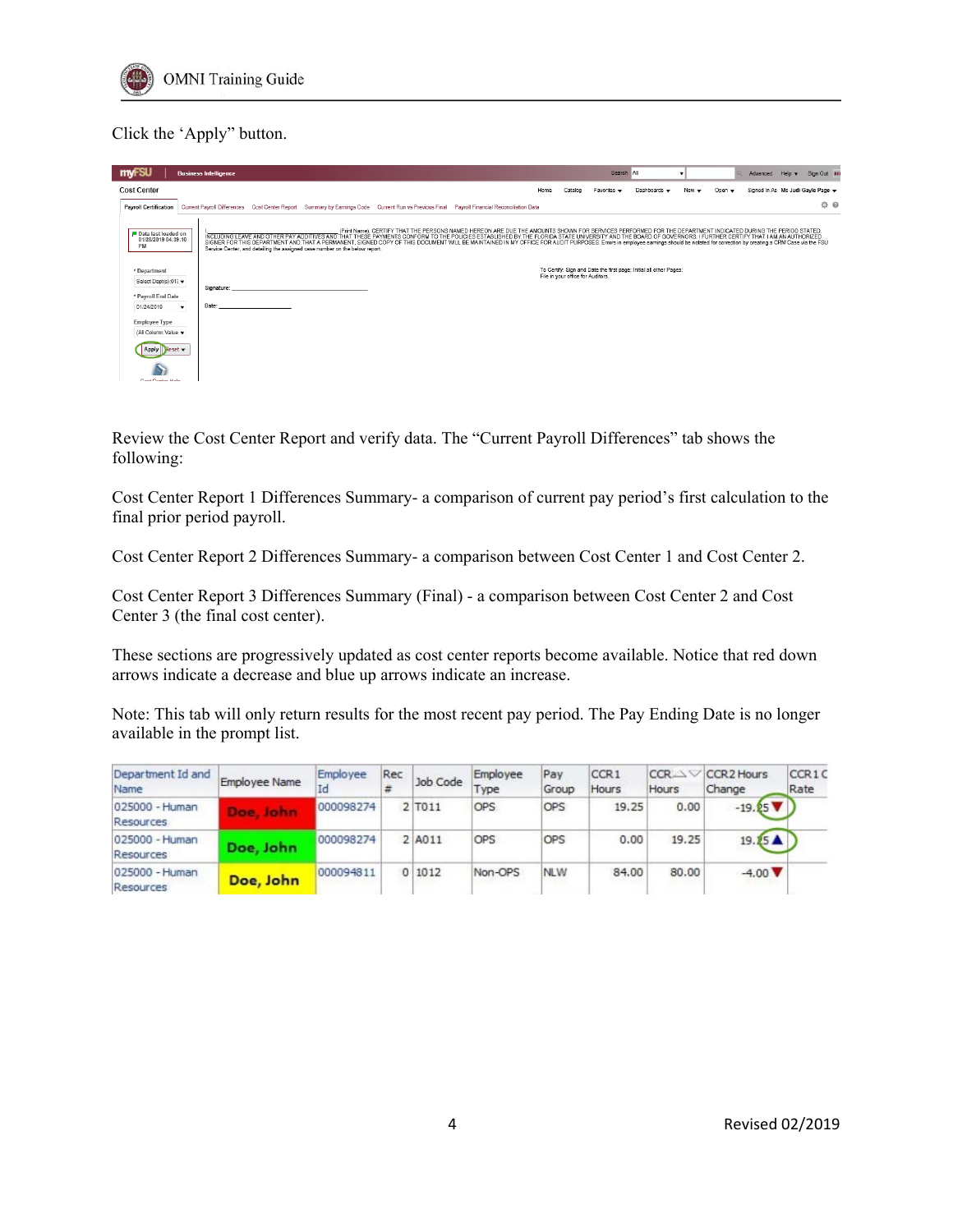To review the detailed differences in earnings by earnings codes for all employees, drill down by clicking on the blue-shaded Employee ID link in the header. To view the Cost Center Earnings Detail for a single employee, click on the related employee ID link.

| Department Id<br>and Name   | Employee Name | Employee<br>Id | Rec | Job Code | Employee<br>Type | Pay<br>Group | Previous<br>Hours | CCR1<br>Hours | <b>CCR1 Hours</b><br>Change | Previous<br>Comp Ra |
|-----------------------------|---------------|----------------|-----|----------|------------------|--------------|-------------------|---------------|-----------------------------|---------------------|
| 025000 - Human<br>Resources | Doe, John     | 100324665      |     | 0 AFWS   | OPS              | <b>NSO</b>   | 0.00              | 4.25          | $4.25 \triangle$            |                     |
| 025000 - Human<br>Resources | Doe, John     | 000089250      |     | 2 9291   | Non-OPS          | APF          | 0.00              | 85.47         | 85.47                       |                     |

Click the "Return" at the bottom of the page to return to the previous page.

| Cost Center Report 1 Differences Earnings Detail<br>Time run: 1/29/2019 2:32:05 PM |                       |     |             |                  |              |                  |                                 |                      |                             |                              |                   |                                 |                      |                  |                                |
|------------------------------------------------------------------------------------|-----------------------|-----|-------------|------------------|--------------|------------------|---------------------------------|----------------------|-----------------------------|------------------------------|-------------------|---------------------------------|----------------------|------------------|--------------------------------|
| <b>Employee Name</b>                                                               | <b>Employee</b><br>Id | Rec | Job<br>Code | Employee<br>Type | Pay<br>Group | Earnings<br>Code | <b>Previous</b><br><b>Hours</b> | CCR1<br><b>Hours</b> | <b>CCR1 Hours</b><br>Change | <b>Previous Comp</b><br>Rate | CCR1 Comp<br>Rate | <b>CCR1 Comp Rate</b><br>Change | Previous<br>Earnings | CCR1<br>Earnings | <b>CCR1 Earnings</b><br>Change |
|                                                                                    | 000073                | ٥   | 0928        | Non-OPS          | NLW.         | <b>HOL</b>       | 24.00                           | 8.00                 | $-16.00 \text{ V}$          | 16.76                        | 18.76             | 0.00                            | 402.30               | 134.10           | $-268.20$ $V$                  |
|                                                                                    |                       |     |             |                  |              | OCR              | 0.00                            | 24.00                | 24.00 A                     | 0.00                         | 1.00              | $1.00 \text{ A}$                | 0.00                 | 24.00            | 24.00 A                        |
|                                                                                    |                       |     |             |                  |              | ocw              | 0.00                            | 38.00                | 38.00 A                     | 0.00                         | 16.76             | 16.76 A                         | 0.00                 | 159.24           | 159.24 A                       |
|                                                                                    |                       |     |             |                  |              | REG              | 56.00                           | 71.25                | 15.25 A                     | 16.76                        | 16.76             | 0.00                            | 938.70               | 1,194.33         | 255.63 ▲                       |
|                                                                                    |                       |     |             |                  |              | <b>SCK</b>       | 0.00                            | 0.75                 | 0.75A                       | 0.00                         | 16.76             | 16.76A                          | 0.00                 | 12.57            | $12.57 \text{ A}$              |
|                                                                                    |                       |     |             |                  |              | ZC1              | 0.00                            | 0.00                 | 0.00                        | 0.00                         | 0.00              | 0.00                            | 20.00                | 20.00            | 0.00                           |
| <b>Grand Total</b>                                                                 |                       |     |             |                  |              |                  | 80.00                           | 142.00               | 62.00                       |                              |                   |                                 | 1,361.00             | 1,544.24         | 183.24                         |

The "Cost Center report" tab shows totals by employee with detailed earnings codes. The report is sorted alphabetically.

| <b>myFSU</b>              | <b>Business Intelligence</b> |                                                                                                                                             |                                  |                          |                               |                                                             |             | Search All   |                                | ٠      |              |          | Advanced Help v | Sign Out ### |                |
|---------------------------|------------------------------|---------------------------------------------------------------------------------------------------------------------------------------------|----------------------------------|--------------------------|-------------------------------|-------------------------------------------------------------|-------------|--------------|--------------------------------|--------|--------------|----------|-----------------|--------------|----------------|
| <b>Cost Center</b>        |                              |                                                                                                                                             |                                  |                          | Home                          | Catalog                                                     | Favorites v |              | Dashboards .                   |        | New -        | Open v   | Signed In As I  |              | $\blacksquare$ |
| Payroll Certification     |                              | Current Payroll Differences Cost Center Report Summary by Earnings Code Current Run vs Previous Final Payroll Financial Reconciliation Data |                                  |                          |                               |                                                             |             |              |                                |        |              |          |                 | ☆ ⊙          |                |
|                           |                              |                                                                                                                                             |                                  |                          |                               |                                                             |             |              |                                |        |              |          |                 |              |                |
| Data last loaded on       |                              |                                                                                                                                             |                                  |                          |                               |                                                             |             |              |                                |        |              |          |                 |              | $\hat{}$       |
| 01/28/2019 04:39:10<br>PM |                              |                                                                                                                                             | <b>Department</b>                |                          | Earnings Code Earnings Deso   |                                                             |             | <b>Hours</b> | Earnings                       |        |              |          |                 |              |                |
|                           |                              |                                                                                                                                             | 013000 - Business Services       | HOL.                     | Holiday Leave Pay             |                                                             |             | 208.00       | 4,550.01                       |        |              |          |                 |              |                |
|                           |                              |                                                                                                                                             |                                  | OCR                      |                               | On Call Regular Pay                                         |             | 24.00        | 24.00                          |        |              |          |                 |              |                |
| * Department              |                              |                                                                                                                                             |                                  | ocw                      |                               | On Call Weekend Holday Pay                                  |             | 38.00        | 159.24                         |        |              |          |                 |              |                |
| Select Dept(s):012 w      |                              |                                                                                                                                             |                                  | OVR                      | Overtime                      |                                                             |             | 5.25         | 117.90                         |        |              |          |                 |              |                |
| * Payroll End Date        |                              |                                                                                                                                             |                                  | <b>RCP</b>               |                               | Compensatory Time Taken                                     |             | 1.00         | 15.49                          |        |              |          |                 |              |                |
| 01/24/2019                | $\blacksquare$               |                                                                                                                                             |                                  | <b>REG</b><br><b>SCK</b> | Regular Pay<br>Sick Leave Pay |                                                             |             | 66.50        | 1,962.25 39,434.34<br>1,280.54 |        |              |          |                 |              |                |
| <b>Employee Type</b>      |                              |                                                                                                                                             |                                  | <b>SLT</b>               |                               | Sick Leave Terminated                                       |             | 51.50        | 149.14                         |        |              |          |                 |              |                |
| (All Column Value v       |                              |                                                                                                                                             |                                  | VAC                      |                               | Vacation/Annual Leave Pay                                   |             | 64.75        | 2,112.41                       |        |              |          |                 |              |                |
| Apply Reset               |                              |                                                                                                                                             |                                  | VSP                      | Vacation Payout               |                                                             |             | 77.00        | 891.94                         |        |              |          |                 |              |                |
|                           |                              |                                                                                                                                             |                                  | ZCI                      |                               | Nonwage-Cell phn Allowance V&T                              |             | 0.00         | 140.00                         |        |              |          |                 |              |                |
|                           |                              |                                                                                                                                             |                                  | ZC2                      |                               | Nonwage-Cell phn Allowance VTD                              |             | 0.00         | 225.00                         |        |              |          |                 |              |                |
| B                         |                              |                                                                                                                                             | 013000 - Business Services Total |                          |                               |                                                             |             |              | 2,498.25 49,100.01             |        |              |          |                 |              |                |
| Cost Center Help          |                              |                                                                                                                                             | <b>Grand Total</b>               |                          |                               |                                                             |             |              | 2,498.25 49,100.01             |        |              |          |                 |              |                |
|                           |                              |                                                                                                                                             |                                  |                          | Refresh - Print - Export      |                                                             |             |              |                                |        |              |          |                 |              |                |
|                           |                              |                                                                                                                                             |                                  |                          |                               |                                                             |             |              |                                |        |              |          |                 |              |                |
|                           |                              | Department                                                                                                                                  | <b>Employee Name</b>             | Employee Id              |                               | Job Code Pay Group Work Group Earnings Code Comp Rate Hours |             |              |                                |        |              | Earnings |                 |              |                |
|                           |                              | 013000 - Business Services                                                                                                                  |                                  | 000073613                | 0 0928                        | NLW                                                         | UNU+        | <b>HOL</b>   |                                | 16.76  | 8.00         | 134.10   |                 |              |                |
|                           |                              | 013000 - Business Services                                                                                                                  |                                  | 000073613                | 0.0928                        | NLW                                                         | UNU+        | OCR          |                                | 1.00   | 24.00        | 24.00    |                 |              |                |
|                           |                              | 013000 - Business Services                                                                                                                  |                                  | 000073613                | 0.0928                        | NLW                                                         | UNU+        | OCW          |                                | 16.76  | 38.00        | 150.24   |                 |              |                |
|                           |                              | 013000 - Business Services                                                                                                                  |                                  | 000073613                | 0 0928                        | NLW                                                         | UNU+        | <b>REG</b>   |                                | 16.76  | 71.25        | 1,194.33 |                 |              |                |
|                           |                              | 013000 - Business Services                                                                                                                  |                                  | 000073613                | 0.0928                        | NLW                                                         | $UNU+$      | <b>SCK</b>   |                                | 16.76  | 0.75         | 12.57    |                 |              |                |
|                           |                              | 013000 - Business Services                                                                                                                  |                                  | 000073613                | 0 0928                        | NLW                                                         | UNU+        | ZC1          |                                | 0.00   | 0.00         | 20.00    |                 |              |                |
|                           |                              | 013000 - Business Services                                                                                                                  | Total                            |                          |                               |                                                             |             |              |                                |        | 142.00       | 1,544.24 |                 |              |                |
|                           |                              | 013000 - Business Services                                                                                                                  |                                  | 000013650                | 0.9251A                       | APF                                                         | <b>AER</b>  | HOL.         |                                | 44.82  | 8.00         | 358.52   |                 |              |                |
|                           |                              | <b>BARRAS R. F. B. F. LA LAR.</b>                                                                                                           | <b>CALL</b>                      | <b>BAANSSAPA</b>         | a Cannus                      | <b>A POP</b>                                                | a prom.     | <b>MPA</b>   |                                | as me. | <b>BA AB</b> | A GAS NA |                 |              |                |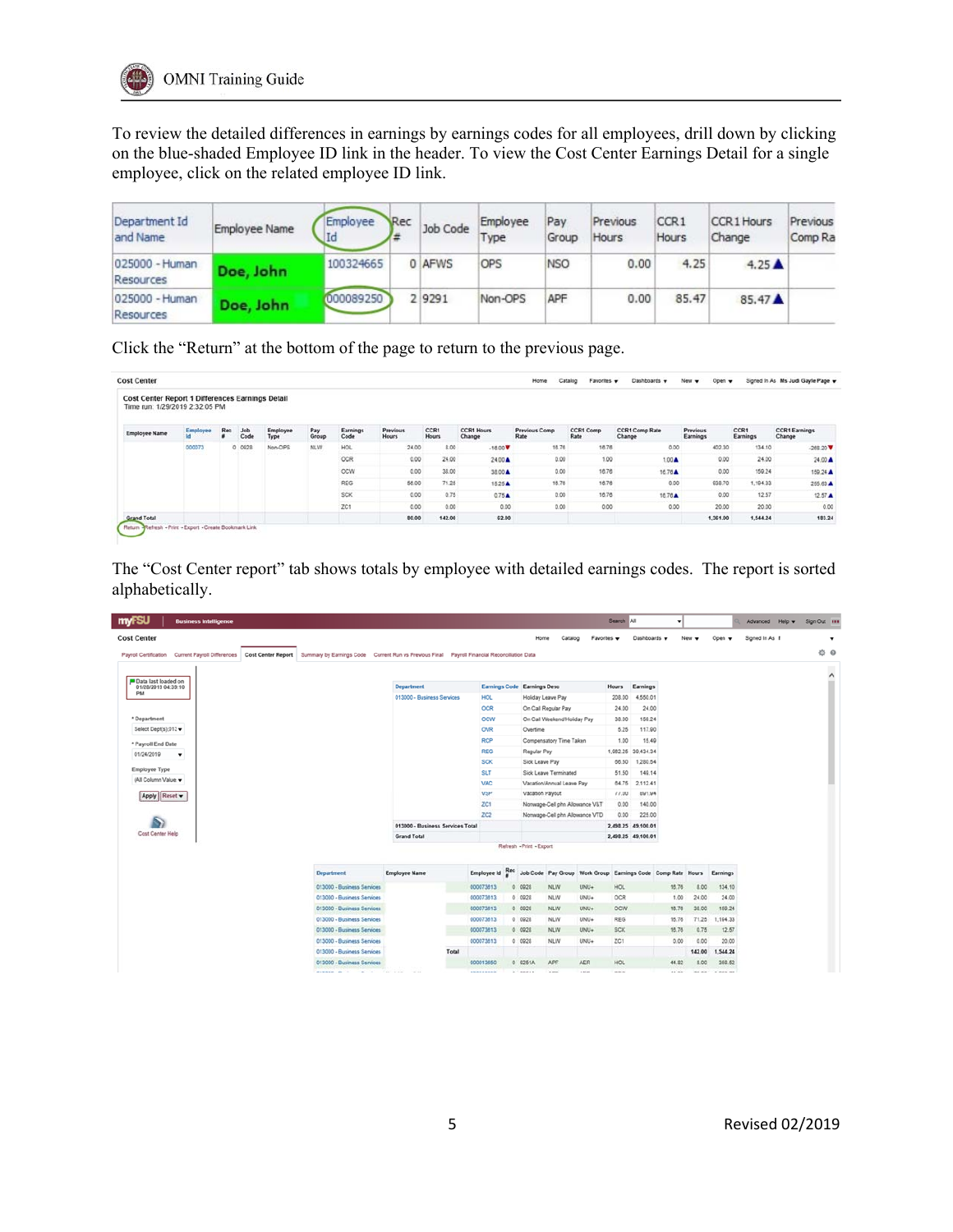The 'Summary by Earnings Code" tab shows the total number of hours and earnings for each earnings code. This report also compares totals to the last payroll so that any gross differences will be obvious. This report may also be sorted by clicking on the Column Title.

| <b>my-SU</b><br><b>Business Intelligence</b>                            |                                  |            |                                                                                                            |          | Search All  | $\blacksquare$                                                  |                           | Advanced Help w | Sign Out ##              |
|-------------------------------------------------------------------------|----------------------------------|------------|------------------------------------------------------------------------------------------------------------|----------|-------------|-----------------------------------------------------------------|---------------------------|-----------------|--------------------------|
| <b>Cost Center</b>                                                      |                                  |            | Home                                                                                                       | Catalog  | Favorites v | Dashboards v                                                    | New $\mathbf v$<br>Open v | Signed In As    | $\overline{\phantom{a}}$ |
| Current Payroll Differences Cost Center Report<br>Payroll Certification | Summary by Earnings Code         |            | Current Run vs Previous Final Payroll Financial Reconciliation Data                                        |          |             |                                                                 |                           |                 | ☆ ◎                      |
| P Data last loaded on<br>01/28/2019 04:39:10<br>PM                      |                                  |            | This tab only available for current Pay Period: 1/24/2019 This tab is not available for prior pay periods. |          |             |                                                                 |                           |                 |                          |
| * Department                                                            | <b>Department</b>                |            | <b>Earnings Code Earnings Desc</b>                                                                         |          |             | Previous Hours Current Hours Previous Earnings Current Earnings |                           |                 |                          |
| Select Dept(s);012                                                      | 013000 - Business Services       | <b>HOL</b> | Holiday Leave Pay                                                                                          | 624.00   | 208.00      | 13,650.04                                                       | 4,550.01                  |                 |                          |
|                                                                         |                                  | <b>OCR</b> | On Call Regular Pay                                                                                        | 24.00    | 24.00       | 24.00                                                           | 24.00                     |                 |                          |
| Reset v<br>Apply                                                        |                                  | <b>OCW</b> | On Call Weekend/Holiday Pay                                                                                | 42.00    | 38.00       | 223.19                                                          | 159.24                    |                 |                          |
|                                                                         |                                  | OVR        | Overtime                                                                                                   | 1.50     | 5.25        | 33.69                                                           | 117.90                    |                 |                          |
| $\mathcal{L}_{\mathcal{L}}$                                             |                                  | <b>RCP</b> | Compensatory Time Taken                                                                                    | 0.00     | 1.00        | 0.00                                                            | 15.40                     |                 |                          |
| Cost Center Help                                                        |                                  | <b>REG</b> | Regular Pay                                                                                                | 1,401.50 | 1,962.25    | 27,450.69                                                       | 39,434.34                 |                 |                          |
|                                                                         |                                  | <b>SCK</b> | Sick Leave Pay                                                                                             | 99.00    | 66.50       | 2,900.56                                                        | 1,280.54                  |                 |                          |
|                                                                         |                                  | SLT        | Sick Leave Terminated                                                                                      | 0.00     | 51.50       | 0.00                                                            | 149.14                    |                 |                          |
|                                                                         |                                  | <b>VAC</b> | Vacation/Annual Leave Pay                                                                                  | 115.00   | 64.75       | 2,865.44                                                        | 2.112.41                  |                 |                          |
|                                                                         |                                  | <b>VSP</b> | Vacation Payout                                                                                            | 0.00     | 77.00       | 0.00                                                            | 801.04                    |                 |                          |
|                                                                         |                                  | 201        | Nonwage-Cell phn Allowance V&T                                                                             | 0.00     | 0.00        | 140.00                                                          | 140.00                    |                 |                          |
|                                                                         |                                  | 202        | Nonwage-Cell phn Allowance VTD                                                                             | 0.00     | 0.00        | 225.00                                                          | 225.00                    |                 |                          |
|                                                                         | 013000 - Business Services Total |            |                                                                                                            | 2,307.00 | 2,498.25    | 47,512.61                                                       | 49,100.01                 |                 |                          |
|                                                                         | <b>Grand Total</b>               |            |                                                                                                            | 2.307.00 | 2,458.25    | 47,512.61                                                       | 49,100.01                 |                 |                          |
|                                                                         |                                  |            | Refresh - Print - Export                                                                                   |          |             |                                                                 |                           |                 |                          |

Click on each Earnings code to see which employees were paid using that code.

| <b>Cost Center</b>                                                         |                             |                             |                      |                     |         |       |       | Catalog<br>Home                                                                   | Favorites $\sim$ | Da |
|----------------------------------------------------------------------------|-----------------------------|-----------------------------|----------------------|---------------------|---------|-------|-------|-----------------------------------------------------------------------------------|------------------|----|
| <b>Employee Detail by Earnings Code</b><br>Time run: 11/7/2014 10:13:38 AM |                             |                             |                      |                     |         |       |       |                                                                                   |                  |    |
| Department                                                                 | Earnings Code Earnings Desc |                             | <b>Employee Name</b> |                     |         |       |       | Employee Id Rec # Previous Hours Current Hours Previous Earnings Current Earnings |                  |    |
| 074000 - Biological Science CRG                                            |                             | <b>Contract Regular Pay</b> | Nole 1               | emplid1             | O       | 61.33 | 80.00 | \$2,821.53                                                                        | \$3,680.46       |    |
|                                                                            |                             |                             | Nole 2               | emplid <sub>2</sub> | $\circ$ | 71.90 | 80.00 | \$3,763.92                                                                        | \$4,187.86       |    |
|                                                                            |                             |                             | Nole 3               | emplid3             |         | 11.85 | 0.00  | \$429.14                                                                          | \$0.00           |    |

The "Current Run vs. Previous Final" tab compares the current pay period's most recent calculation to the final prior period payroll. This tab is updated as cost center reports are produced.

| Current Payroll Differences         | Cost Center Report                                                  | Summary by Earnings Code                                                                                   |         |                 |                  |               | <b>Current Run vs Previous Final</b> |                  |                 | Payroll Financial Reconcilation Data |               |                |                      |                     | 喆                              |
|-------------------------------------|---------------------------------------------------------------------|------------------------------------------------------------------------------------------------------------|---------|-----------------|------------------|---------------|--------------------------------------|------------------|-----------------|--------------------------------------|---------------|----------------|----------------------|---------------------|--------------------------------|
|                                     |                                                                     | This tab only available for current Pay Period: 8/28/2014 This tab is not available for prior pay periods. |         |                 |                  |               |                                      |                  |                 |                                      |               |                |                      |                     |                                |
|                                     | <b>Current vs. Previous Final</b><br>Time run: 11/6/2014 3:49:58 PM |                                                                                                            |         |                 |                  |               |                                      |                  | Cycle           | <b>Previous</b>                      | Current       | Cycle Comp     |                      |                     |                                |
| Department                          | Employee Name                                                       | Employee<br>та                                                                                             |         | Rec Job<br>Code | Employee<br>Type | Pay<br>Group. | Previous<br>Hours.                   | Current<br>Hours | Hours<br>Change | Comp<br>Rate                         | Comp.<br>Rate | Rate<br>Change | Previous<br>Earnings | Current<br>Earnings | Cycle Earnings<br>Change       |
| $074000 -$<br>Biological<br>Science | Note 17                                                             | 000097599                                                                                                  |         | 0 M9184         | <b>CPS</b>       | OPS           | 16.00                                | 0.00             | $-16.00$ $V$    | 20.67                                | 0.00          | $-20.67$ $V$   | 330.74               | 0.00                | $-330.74$ $V$                  |
| $074000 -$<br>Biological<br>Science | Note 2                                                              | 100393268                                                                                                  | $\circ$ | A005            | <b>CPS</b>       | lops          | 20.00                                | 0.00             | $-20.00 \nabla$ | 10.00                                | 0.00          | $-10,00$ $V$   | 200.00               | 0,00                | $-200,00$ $\blacktriangledown$ |
| $074000 -$<br>Biological<br>Science | Note 3                                                              | 000080288                                                                                                  |         | F81PM 1         | <b>OPS</b>       | <b>OPS</b>    | 16.00                                | 0.00             | $-16.00 \nabla$ | 19.83                                | 0.00          | $-19.83$ $V$   | 317.24               | 0.00                | $-317.24$                      |